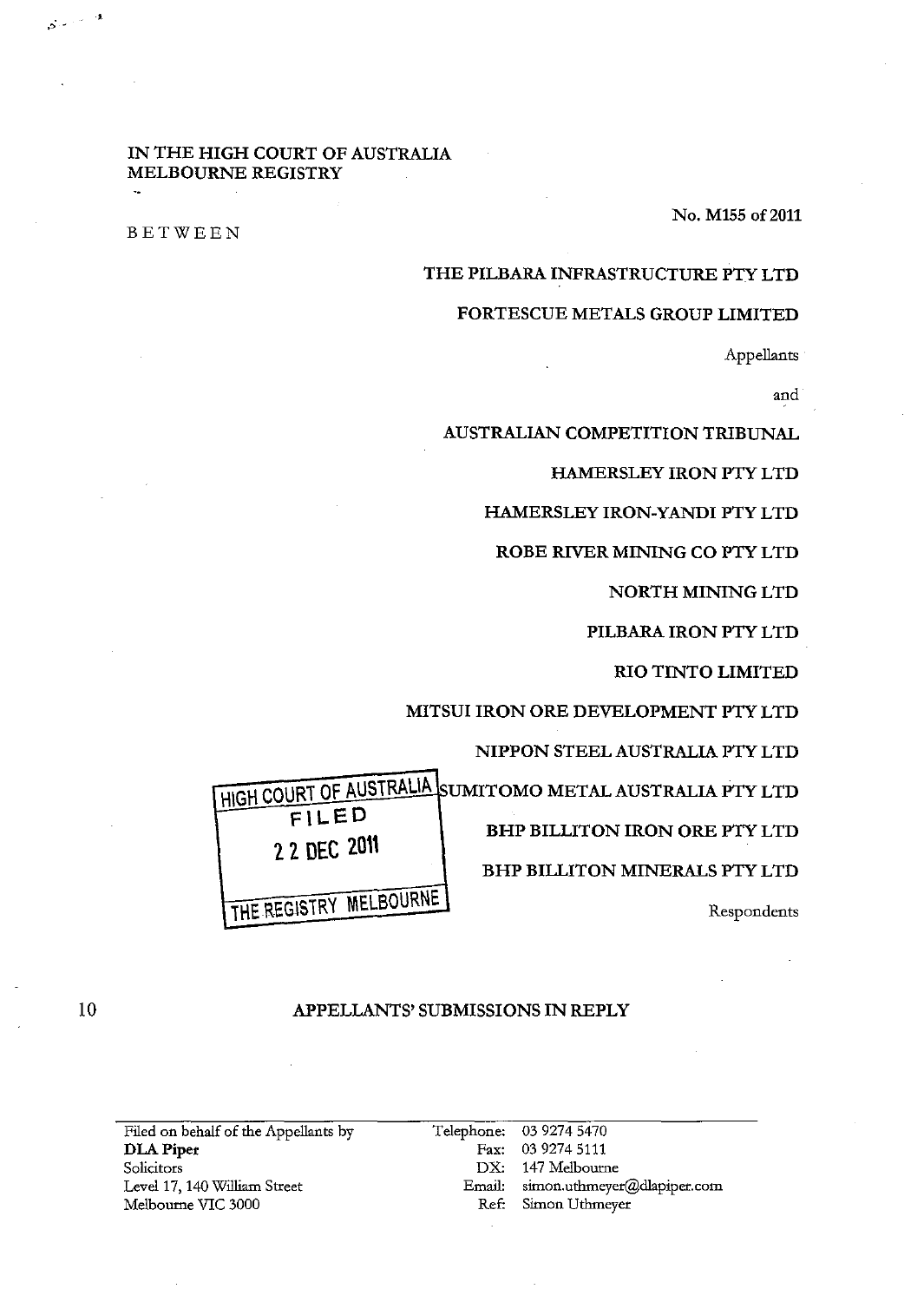**1** In reply to the respondents' submissions on criteria (b) and (f) and the discretion, the appellants **(Fortescue)** rely upon and repeat their submissions in reply filed in proceedings M156 and M157 of 2011 on 22 December 2011.

#### *Procedural fairness issue*

- 2 The Court may not need to resolve the notice of contention by the second to tenth respondents **(Rio Tinto)** challenging the decision that Fortescue was denied procedural fairness on the criterion (f) and discretion issues.
- 3 If Fortescue succeeds in these appeals on all issues (criteria (b) and (f) and discretion), the procedural fairness issue falls away.! That is because it was only within the inappropriately expanded criterion  $(f)$  and discretion inquiry that the Tribunal was found to have denied procedural fairness to Fortescue.
- 4 The issue could only arise if Fortescue succeeded in this Court solely on criterion (b). There would then be a remitter to the Tribunal, for criterion (f) and discretion to be examined in a procedurally fair manner.
- 5 In any event, there is nothing in *Rio* Tinto's contention. The Full Court carefully explained how the denial of procedural fairness occurred and why it could not conclude that the material irregularly provided by *Rio* Tinto did not make a difference to the Tribunal's findings adverse to Fortescue. *Rio* Tinto merely seeks to restate the facts in a way which glosses over the key factual findings of the Full 20 Court. No error is identified. Should it matter, the facts will now be accurately stated and the consequences of the denial of procedural fairness set out.

#### *The facts showing the breach of procedural fairness*

- 6 On 19 November 2009, at the conclusion of the main body of evidence received by the Tribunal (during a hearing which by that stage was in its  $29<sup>th</sup>$  day), there was an exchange between the President of the Tribunal and Senior Counsel for Fortescue, concerning a specific body of additional expert modelling evidence which the Tribunal proposed to receive early in 2010, after closing submissions were to have been made in writing and orally during December 2009. Fortescue did not object, but received an assurance from the Tribunal that the Tribunal would not receive further evidence updating generally the factual matrix upon which the Tribunal would base its decision, after Fortescue had delivered its closing submissions. 2 Closing submissions were delivered on this basis during December 2009 and the supplementary evidence from the modellers was received during February 2010.
- 7 On 17 May 2010, well after the hearing of the supplementary modelling evidence, the Tribunal requested assistance from the National Competition Council **(NCC)**  pursuant to s 44K(6) of the Act. The Tribunal noted that the parties during the hearing had *"placed considerable reliance on mining prospects that were under exploration or development in the Pilbara* by *the so-called junior miner!'* and the Tribunal requested *"the NCC to assist the Tribunal* by *preparing a report which updates the itifimnation presentjy before the Tribunal regarding the junior miners mentioned in* [specified affidavits]. *For the avoidance*  of *doubt, the Tribunal does not require information regarding any junior miner not mentioned in those afftdavit/'3* (emphases added).

10

30

40

<sup>&</sup>lt;sup>1</sup> As Rio Tinto appears to acknowledge in its submissions filed 15 December 2011 (Rio Tinto submissions) at [70], [71].

<sup>2</sup> T2490-2491 (in Tab B309 of the application book before the Full Court **(FCAB)).** 

<sup>3</sup> FCAB B248.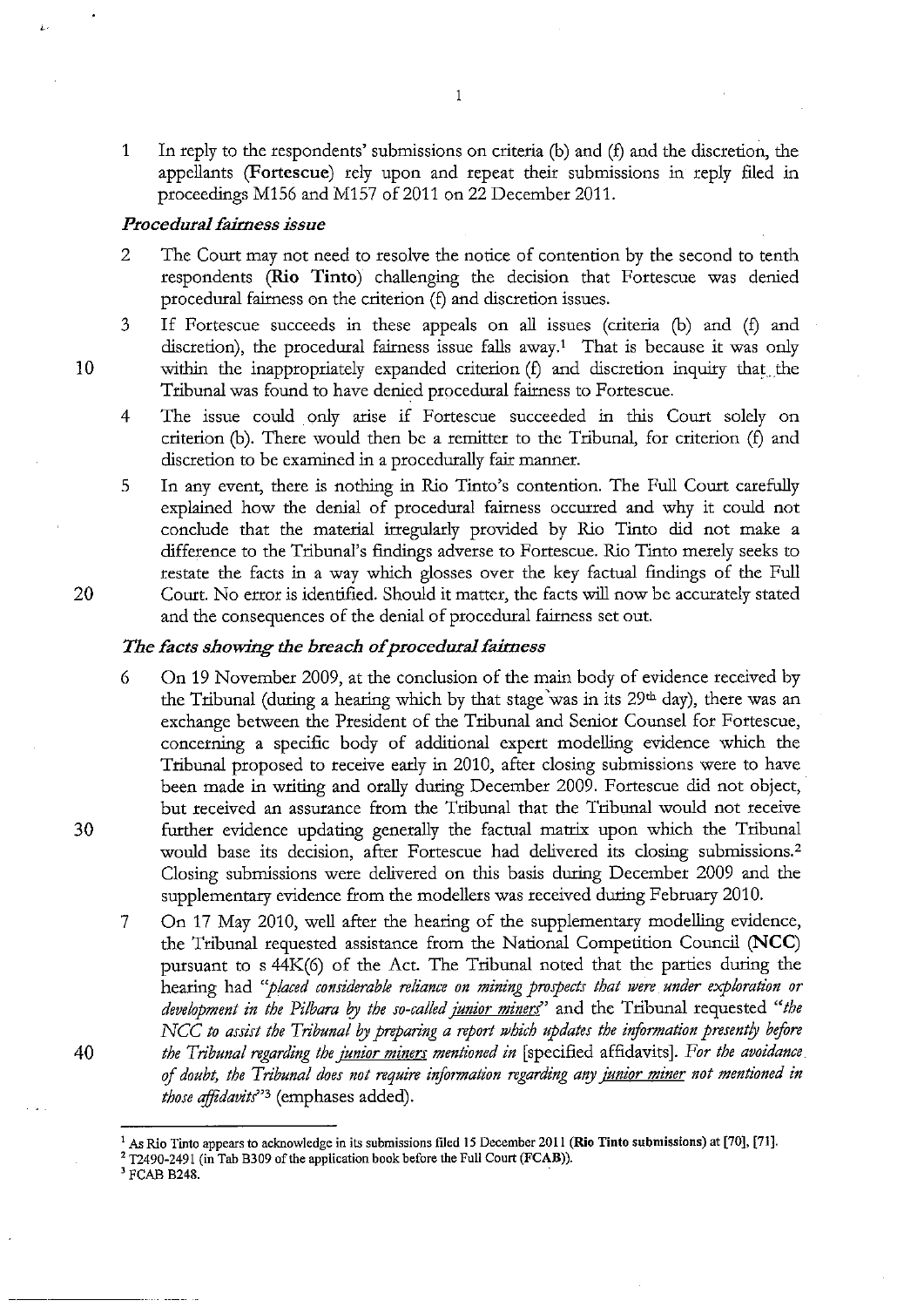- 8 Fortescue's projects had been included in an exhibit to one of the affidavits specified by the Tribunal. This, however, did not bring Fortescue's projects within the scope of the request by the Tribunal (any more than it could have brought the projects of BHP Billiton, also included in the relevant exhibit, within the scope of the request).
- 9 The Tribunal sought updating information only in respect of "junior miners". Contrary to the assertion by Rio Tinto,<sup>4</sup> the expression "junior miners" could on no view have reasonably been read as including Fortescue (or BHP Billiton). The expression referred to miners with operations smaller than those of the parties (being the major iron ore miners in Australia).<sup>5</sup>
- 10 10 On the same day which it made its request of the NCC, the Tribunal wrote to the parties' solicitors noting that the Tribunal had requested the NCC to provide the report within 10 days. The Tribunal said that it assumed the report would be uncontroversial but that the parties would have 48 hours from receipt of the report within which to advise if they detected any errors in the report or could provide more up-to-date information.6
	- 11 The NCC provided its report on the junior miners to the Tribunal on 3 June 2010.7 In accordance with the request by the Tribunal, the NCC included in its report information only about junior miners.
- 12 In short, as observed by the Full Court, *"it was perfect!J clear to all concerned that Fortescue*  20 *was not considered to be a junior miner'.* s
	- 13 The Tribunal on 4 June 2010 wrote to the parties' solicitors inviting any comments from the parties by 8 June 2010 if a party detected any errors in the NCC report or had available to it more complete up-to-date information.<sup>9</sup> On 8 June 2010, solicitors for BHP Billiton provided the Tribunal with comments on the NCC report. In conformity with the ambit of the Tribunal's request, the comments from BHP Billiton were confined only to information about the *''junior miners'*'.
- 14 Also on 8 June 2010, solicitors for Rio Tinto wrote to the Tribunal, purportedly in response to the same invitation by the Tribunal (by its 4 June 2010 letter).<sup>10</sup> Rio Tinto provided the Tribunal with extensive information concerning Fortescue. This 30 was not a correction of any error in the report or the mere provision of more up-todate information than that provided by the NCC. It was an unsolicited<sup>11</sup> supplement to the evidence before the Tribunal on a critical and controversial issue between the parties, after the delivery of final submissions.
	- 15 The operations (both current and proposed) of each of the parties had by this stage already been the subject of extensive documentary and oral evidence from the parties themselves, cross-examination and, following the conclusion of hearings, detailed closing submissions.

2

<sup>&</sup>lt;sup>4</sup> Rio Tinto submissions at [75].<br><sup>5</sup> So much is evident, for example, from the Tribunal's Reasons which addressed the Pilbara operations of each of BHP **Billiton, Rio Tinto and Fortescue before turning to address the** *"Junior Miners"* **in a separate section: see Chapters 3, 4, 6**  and 7 of the Tribunal Reasons.<br>
<sup>6</sup> FCAB B249.<br>
<sup>7</sup> FCAB B251.<br>
<sup>8</sup> FC[131].

<sup>&</sup>lt;sup>9</sup> FCAB B252.<br><sup>10</sup> FCAB B253.

 $11$  FC[132], cf. Rio Tinto submissions at [79].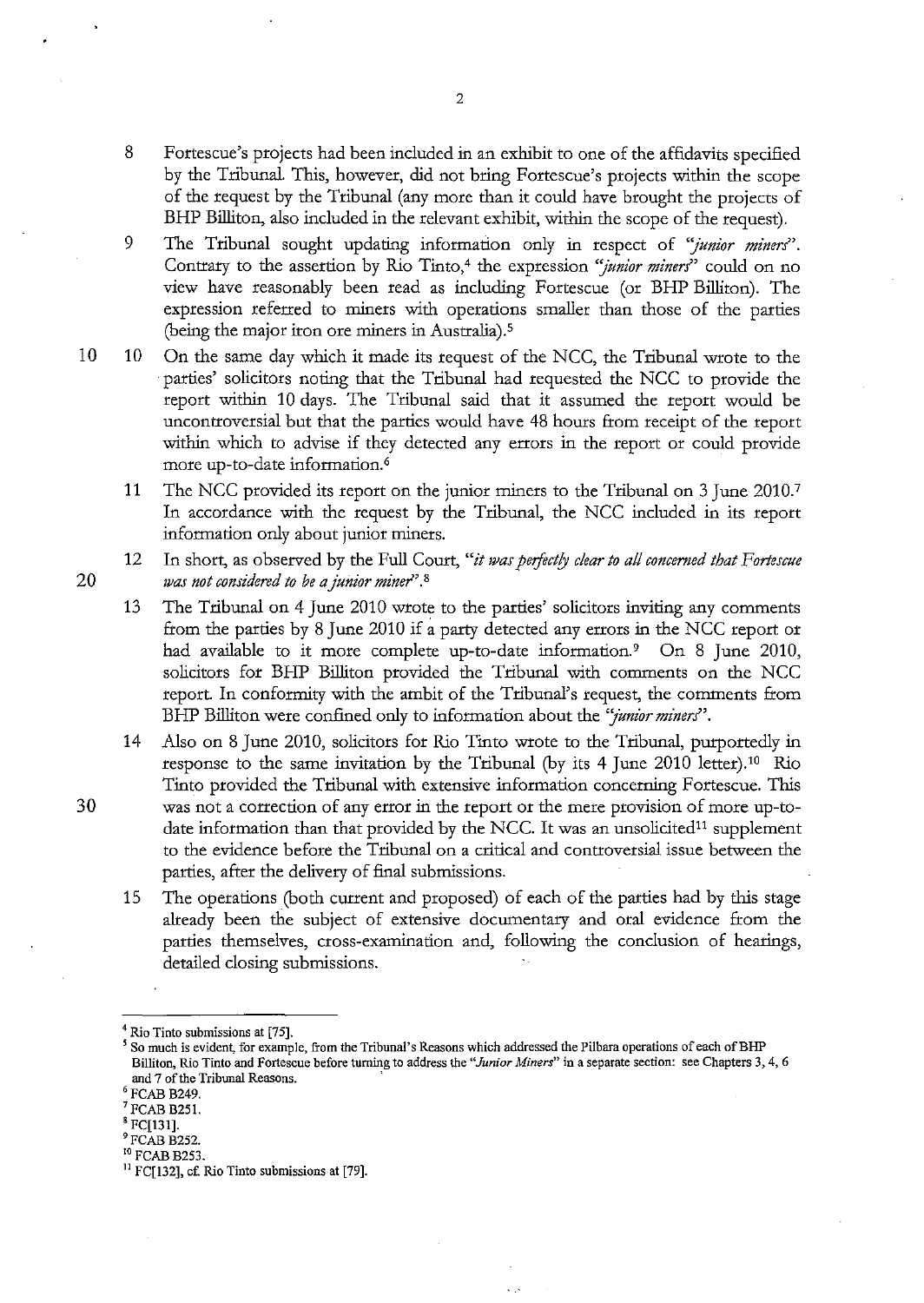- 16 In those circumstances, the Full Coutt was correct to conclude that *"Fortescue was*  entitled to assume that, unless it was advised otherwise by the Tribunal, the Tribunal would not use *the material provided to it by the NCC and Rio Tinto for any purpose other than that which was indicated, namely to update the level of demand by <i>junior miners in the Pilbard*''.<sup>12</sup> There is n0 substance in the contention that Fortescue was the *"author* of *its own misfortune"*  because it "*chose not to raise any issue in relation to the Tribunal's receipt of the material*".<sup>13</sup> Fortescue and its solicitors were not to be criticised for failing to insist upon the Tribunal reconvening in order to enable them to complain about the new material. They were entitled to proceed on the basis that if the Tribunal was minded to use 10 the information provided by Rio Tinto for purposes adverse to Fortescue, they would have been alerted to that possibility by the Tribunal.14
	- 17 Notwithstanding the assutance from the Tribunal and the careful specificity of the terms of the Tribunal's request to the NCC, the Tribunal ultimately received and relied heavily upon this further information on an unrelated but critical aspect of its reasoning. The Tribunal relied upon this untested and unexplained information to "supersede"<sup>15</sup> the sworn evidence (which had been subjected to cross-examination) already before the Tribunal on the central question of the likelihood and timing of Fortescue proceeding to construct the proposed Dixon line in the event that Fortescue did not obtain access to the Hamersley service.
- 20 18 This was not a question of peripheral significance. It was critical in the reasoning of the Tribunal not to declare the Hamersley service, in relation to its analysis under criterion  $(f)$  and the exercise of its residual discretion<sup>16</sup> (and to its analysis under criterion  $(a)^{17}$ ).
- 19 The conclusion by the Tribunal on this question was plainly adverse to Fortescue. The argument by Rio Tinto to the contrary18 does indeed have *"an air* of *unrealitj'.19*  As a person whose interests were likely to be affected by the exercise of power by the Tribunal, Fortescue was entitled to be given an opportunity to deal with relevant matters adverse to its interests which the Tribunal proposed to take into account in deciding upon its exercise.<sup>20</sup> A party is entitled to respond to any adverse 30 conclusion drawn by the decision-maker even on material known to the party which is not an obvious and natural evaluation of that material.<sup>21</sup>
	- 20 Moreover, the legitimate expectation engendered by the Tribunal's assutance as to the factual matrix upon which it would rely bore upon the content of the obligation .

<sup>&</sup>lt;sup>12</sup> FC[131].<br><sup>13</sup> Rio Tinto submissions at [80].<br><sup>14</sup> FC[132].

<sup>&</sup>lt;sup>15</sup> T[455].<br><sup>16</sup> T[1196], [1301], [1324]-[1331].<br><sup>17</sup> T[1129].<br><sup>18</sup> Rio Tinto submissions at [78].<br><sup>19</sup> FC[130].

<sup>°</sup> *Kioa v West* (1985) 159 CLR 550 at 628 per Brennan J; *Muin v Refogee Review Tribunal* (2002) 190 ALR 601 at 631 [123] per McHugh J; *Saeed v Minister for Immigration and Citizenship* (2010) 267 ALR 204 at 210 [19] per **French CJ, Gummow, Hayne, Crennan and Kiefel JJ.** 

<sup>21</sup>*Commissioner for the Australian Capital Territory Revenue v Alphaone Pty Ltd* **(1994) 49 FCR 576 at 591-592 per Northrop, Miles and French JJ, which has been repeatedly cited by this Court with apparent approval:** *Re Minister for Immigration and Multicultural Affairs; Ex parte Miah* (2001) 206 CLR 57 at 117 [194] per Kirby J; *Re Minister for Immigration and Multicultural and Indigenous Affairs;* **Ex** *parte Palme* **(2003) 216 CLR 212 at 219 [22] per Gleeson CJ,**  Gummow and Heydon JJ; *Re Ruddock; Ex parte Applfcant Sl5412002* (2003) 201 ALR 437 at 448 [48] per Gummow and Heydon JJ.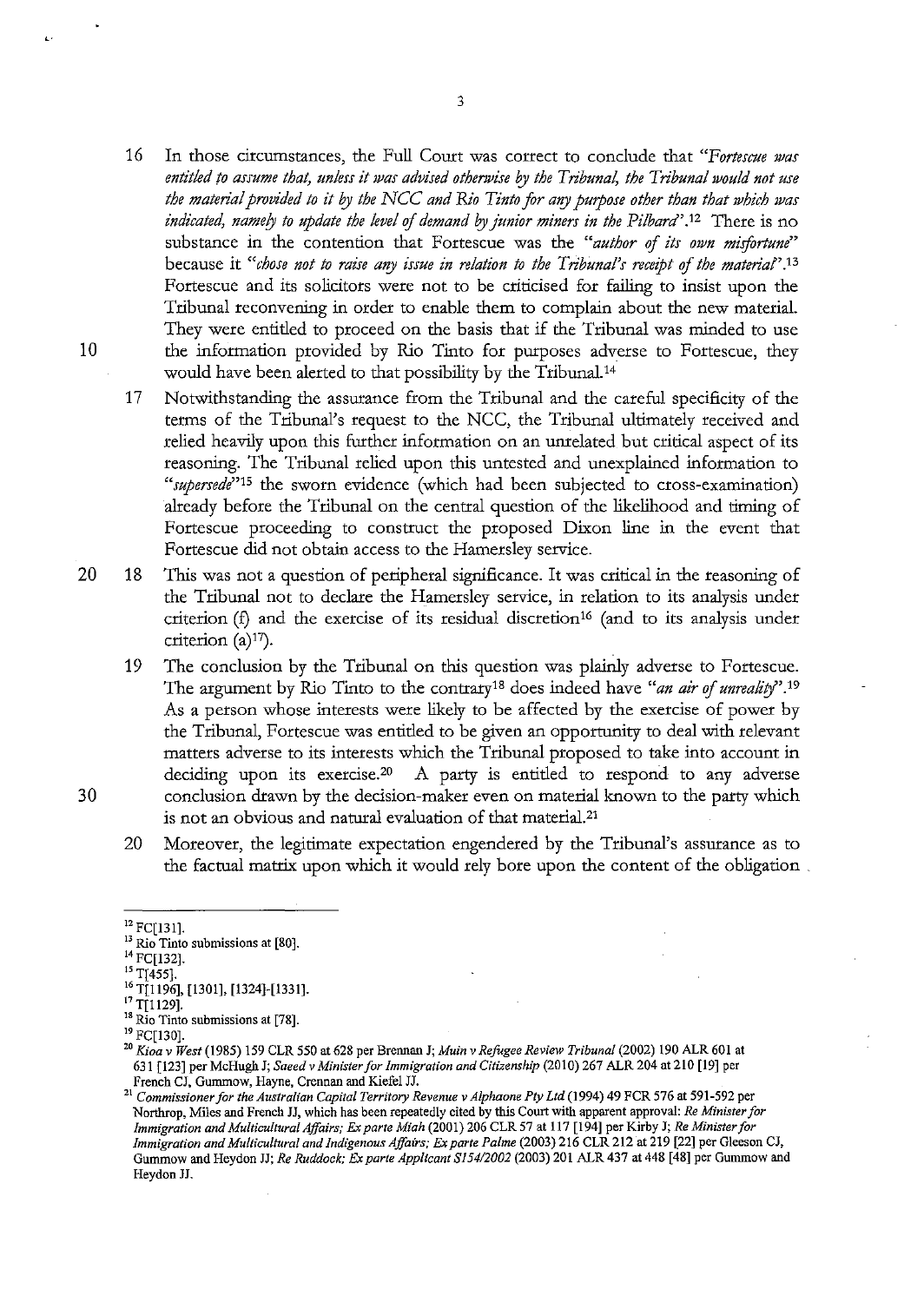to accord procedural fairness. 22 Not every departure from a stated intention necessarily involves unfairness, even if it defeats an expectation,23 but *"[fjhere are undoubtedly circumstances in which the failure of an administrative decision-maker to adhere to a statement of intention as to the procedure to be followed will result in unfairness and will justijj judicial intervention to quash the decision".24* 

## *Consequences of the breach*

- 21 Relief for breach of procedural fairness may only be withheld if a court reaches an affirmative (and even, perhaps, certain)25 conclusion that compliance by the decision-maker with the requirements of procedural fairness could have made no 10 difference to the result.<sup>26</sup> This Court has emphasised that such an outcome will be a rarity and that it will be no easy task to convince a court to adopt it, especially where (as was the case here) the issue is one of fact concerning the acceptance or rejection of the testimony of a witness. 27
	- 22 The Full Court properly respected these principles, stating that it was not able to conclude that the material irregularly provided by Rio Tinto (and the absence of any explanation from Fortescue in relation to it) did not make a difference to the Tribunal's conclusions adverse to Fortescue.28
- 23 It could not safely have been concluded that compliance with the rules of procedural fairness could have made no difference to the result The non-compliance infected 20 the Dixon line analysis, which was a critical element in the reasoning of the Tribunal not to declare the Hamersley service. The Tribunal itself described its conclusion that the Dixon line was highly likely to be constructed if declaration were refused as *''particularly important'* and said, accordingly, that *"[o}ther benefits which might ordinarify flow from access to a natural monopofyfaciliry do not necessarify arise here".29* 
	- 24 The foundation for the contention that the denial of procedural fairness could have made no difference appears to be twofold.
- 25 First, Rio Tinto gave notice that it wished to contend that there was other material before the Tribunal upon which the Tribunal was entitled to conclude that it was likely that Fortescue would construct the Dixon line by 2013/14.30 This contention 30 is only faintly pressed in Rio Tinto's written submissions, where oblique reference is made to *"a wealth of other material'* and it is argued that Fortescue failed to mount a case that there might have been a different outcome.<sup>31</sup> It was not and is not incumbent upon Fortescue to mount any such case. That is to invert the correct test. It was for Rio Tinto to demonstrate that compliance with the requirements of

4

<sup>22</sup>*Haoucher v Minister for Immigration and Ethnic Affairs* **(1990) 169 CLR** *648;Annetts* **v** *McCann* **(1990) 170 CLR 596 at 599 per Mason CJ, Deane and McHugh JJ;** *Minister a/State for Immigration and Ethnic Affairs v Teoh* **(1995) 183 CLR**  273 at 291-292 per Mason CJ and Deane J; *Re Minister for Immigration and Multicultural and Indigenous Affairs; Ex parte Lam* (2003) 214 CLR 1 (*Lam*) at 9 [25], 13 [34] per Gleeson CJ.<br><sup>23</sup> *Lam* at 13 [34] per Gleeson CJ

<sup>&</sup>lt;sup>24</sup> Lam at 9 [25] per Gleeson CJ.<br><sup>25</sup> Re Refugee Review Tribunal; Ex parte Aala (2000) 204 CLR 82 (Aala) at 89 [4] per Gleeson CJ.<br><sup>25</sup> Aala at 89 [4] per Gleeson CJ, 130-131 [131] per Kirby J, 153-155 [211] per Callina and Dawson JJ; *Aala* at 130-131 [131] per Kirby J, 153-155 [211] per Callinan J.<br><sup>28</sup> FC[133], [135].<br><sup>29</sup> T[1301].<br><sup>30</sup> Rio Tinto notice of contention filed 18 November 2011 at [3(b)].<br><sup>31</sup> Rio Tinto submissions at [82]